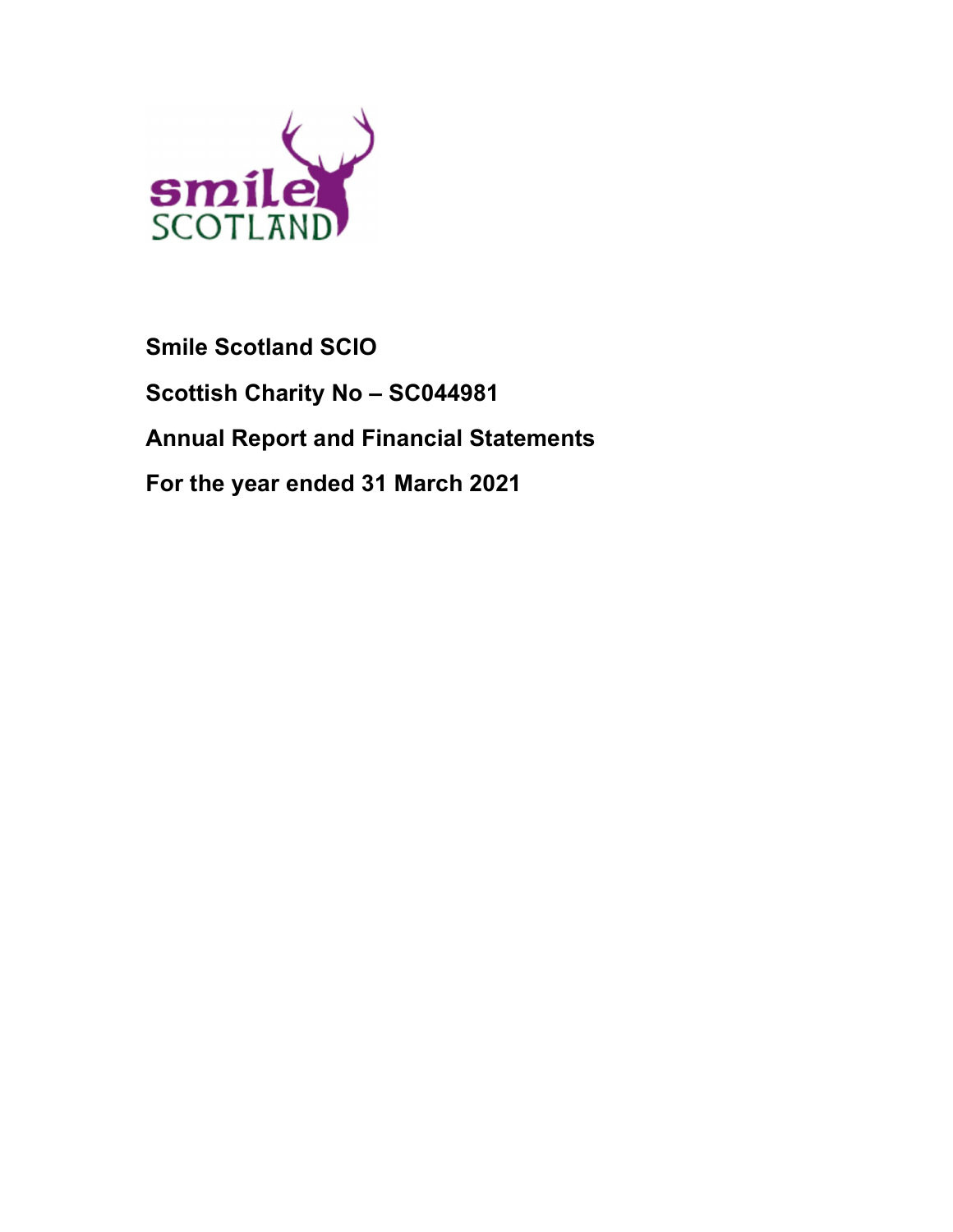# Trustees' Annual Report

# For the year ended 31 March 2021

The trustees have pleasure in presenting their report together with the financial statements for the year ended 31 March 2021.

#### Reference and Administrative Information

Charity name Smile Scotland (SCIO)

# Charity no

SC044981

# **Address**

Ryehill, Oyne, Aberdeenshire. AB52 6QS

# Current Trustees

Angela Allan Chair Heather Smith Secretary Clive Hampshire Treasurer Fiona Willis Craig Pithie

# Structure, Governance and Management **Constitution**

Smile Scotland began in earnest in July 2014 with OSCR granting us charitable status. The Charity is a Scottish Charitable Incorporated Organisation (a SCIO). The charity has a single tier structure and as such the trustees are the members of the charity.

The board, which continues to meet as and when required, are the charity's trustees. Trustees are elected at the annual general meeting which will be held in December this year.

There must be a minimum of three and a maximum of eight trustees.

# Objectives and Activities

# Charitable purposes

We will empower people in Scotland with the skills, knowledge, confidence and experience to overcome the barriers that they face when getting into, or sustaining employment. We are doing this in order that they can avoid living in poverty and can sustain positive mental and physical health and well-being. Through education and training, discriminating factors such as mental ill-health; physical ill-health and disability; additional learning and support needs; criminal backgrounds; and homelessness will be overcome.

# **Activities**

**Education** 

Understanding all aspects of the workplace, including Health & Safety.

Understanding the needs and expectations of employers, colleagues, customers and self.

Recognising barriers to employment and how to overcome them in order to sustain employment.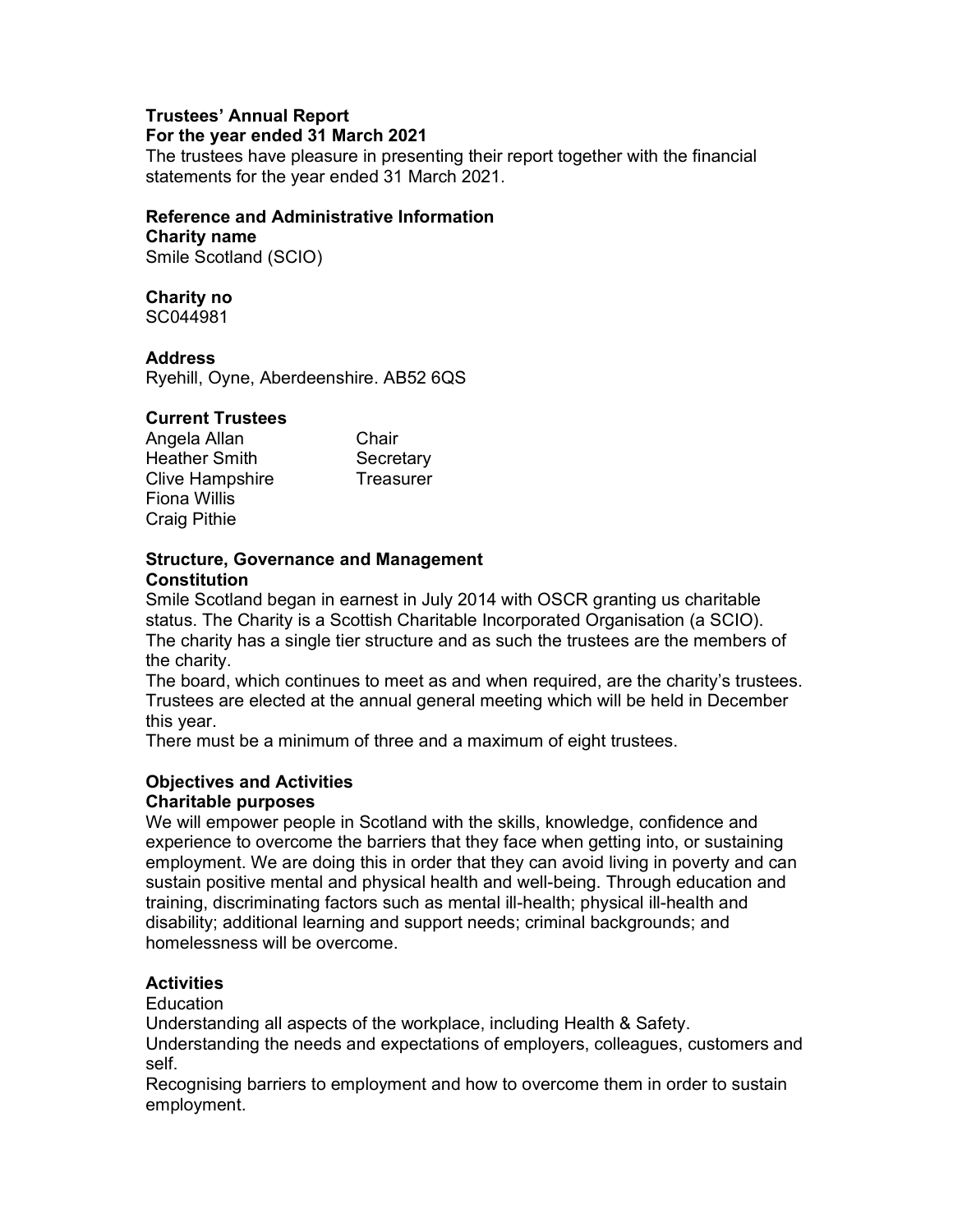Making use of positive, solution-focussed approaches with short, medium and long term goal setting and achieving.

Writing CV's and application forms.

Preparing and practicing for interviews.

#### **Training**

Customer Services – appearance, manner and implementation of our values in all areas of work experience.

Building on-the-job knowledge, skills, experience and confidence in one or more areas of interest:

Procurement – Buying on-line, at auction, and face to face at various venues. Deliveries – van driving, collection and delivery of goods, manual handling.

Furniture restoration – clean, restore and polish household goods, glassware, furniture and antiques.

Retail – pricing, merchandising, customer care and awareness, sales and end of day reconciliation, and delivery arrangement.

#### Support

Advice and guidance, and empathy from a member of staff at all times when in Education, Training and employment.

Follow up assistance once in employment to ensure sustainability, for as long as is required.

#### Achievements and Performance

#### Clients

Since our last report we have directly supported 7 adults within our charity. The COVID-19 lockdown has had a massive impact on how we operate and the number of people we have been able to support. We made the decision to stop almost all Unpaid Work Team placements to focus on our clients with mental health issues. We continued with socially distanced, limited activities for 3 of our clients. 1 other client very quickly moved away to stay with family during the lockdown. 2 other clients were supported to shield long term by the Mental Health team. We called or made socially distanced visits to keep contact and ensure their wellbeing.

We were unable to take on any new referrals within this reporting period.

#### New Volunteers

Due to COVID-19 we have been unable to sustain all but 4 volunteers this year. However, we have been delighted to welcome a new Trustee to the Board. They have been invaluable with their 1:1 support with our clients.

#### Premises

At the auction house in Oyne, Aberdeenshire, we were able to reopen with social distancing restrictions in place in June 2020. This provided a monthly focal point for our clients, and allowed for a small number of customers to attend for viewing and sales.

We have now taken on the small shop that is part of the site, and during lockdown we used our time to renovate and decorate and get it ready for opening. Due to a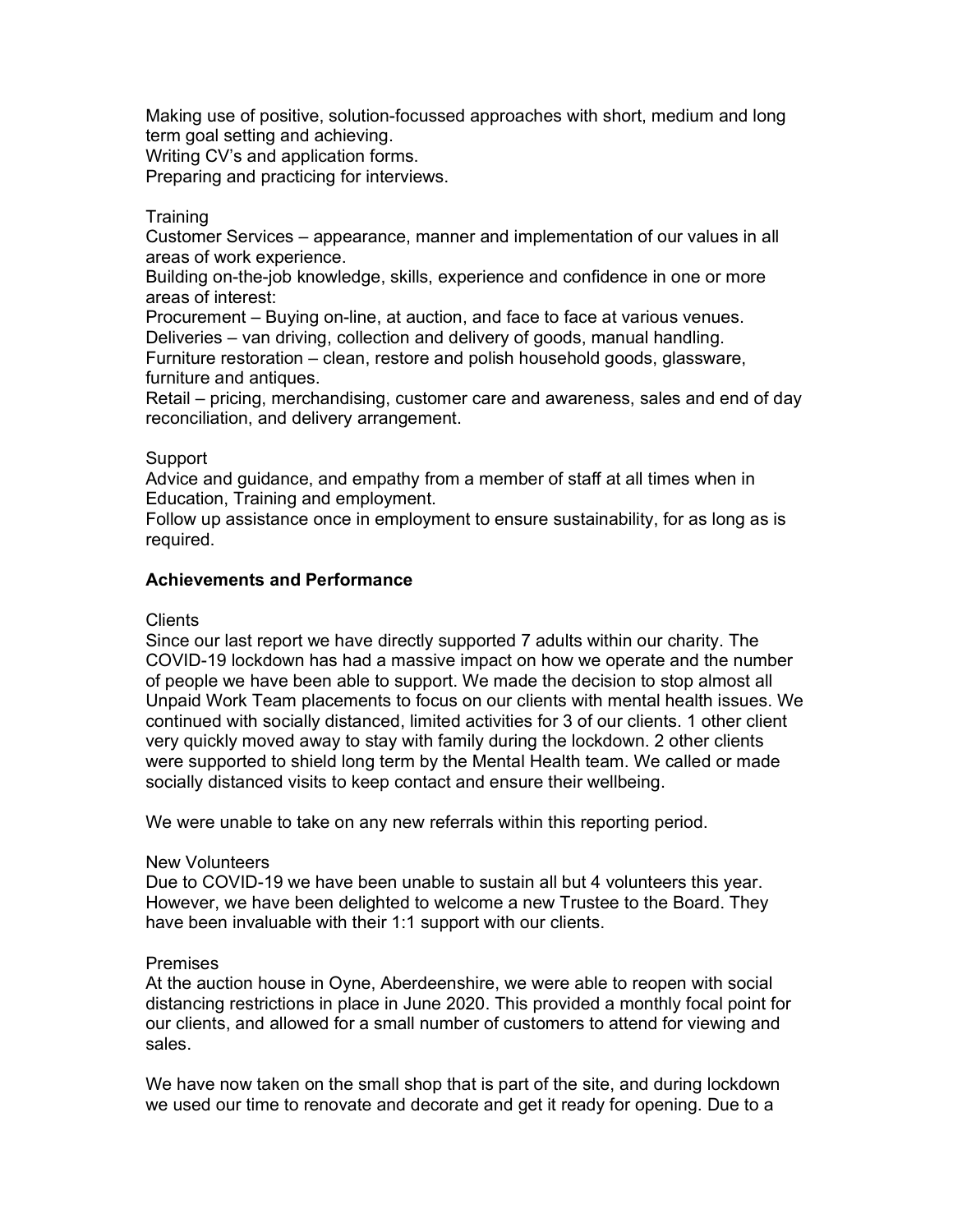lack of volunteers the shop is only open by appointment, but we hope to develop this further over the next year. We are indebted to our landlord who was a great support to us during this time.

We continued to use Broomhill Road as a base for a small number of clients, despite being closed to customers. Our staff were furloughed for the whole year. We continued to ensure our window displays were appealing, and used Facebook to promote a small number of sales, offering safe (COVID-19 compliant) delivery. Our landlords did not support us with any rent reduction during this time, which proved very challenging.

At the end of March 2021 we came to the 5 year break in our lease at Broomhill Road, and took this opportunity to leave the premises due to them not being kept wind and watertight by our landlords. They still have outstanding invoices to pay us from the damage caused. We took on a short lease of very small premises for 6 months on George Street, Aberdeen in order for us to identify new premises and keep a visible presence in Aberdeen. The small off-shore container, and the garage have been given up, as has the Rag Bag container for recycling clothes, shoes and bags.

During lockdown we gave up our small sales area in Abernyte, the Scottish Antiques Centre, once the reduced rent period was over as it was no longer profitable and did not enhance the advertising or work experience for our clients. However, we did secure a small sales area in the Cullen Antiques Centre, in Moray, which has proved helpful so far.

We continue to make use of Ebay for unusual items that have an international appeal and turned to this and our Facebook for sales during the COVID-19 lockdown. We are continuing to offer a delivery service as one way to engage our clients in a practical activity and familiar routine.

#### **Publicity**

Facebook continues to be of great benefit to us with over 5,300 follower and likes, with Instagram now building up over 500 followers, and Twitter being peripheral to this. Our websites have been of benefit to partner agencies to find out more about us before referring clients, and have been updated, one for the Auction house and the other for the Aberdeen shop. There have been no opportunities for talks to groups or organisations this year.

#### Financial review

Our main source of funding is through shop and auction house sales, with a small amount being raised in donations.

One successful funding applications had been made, to support us through this year. We have continued to lease a large van and are still leasing a crew cabin small van, and are soon to complete the purchase of a second, larger van.

#### Plans for future period

Given the amount of uncertainty that the pandemic has created we aim to consolidate ourselves in the Auction House, with plans to move to online auctions soon. Finalising and developing new premises in Aberdeen over the next 5 years is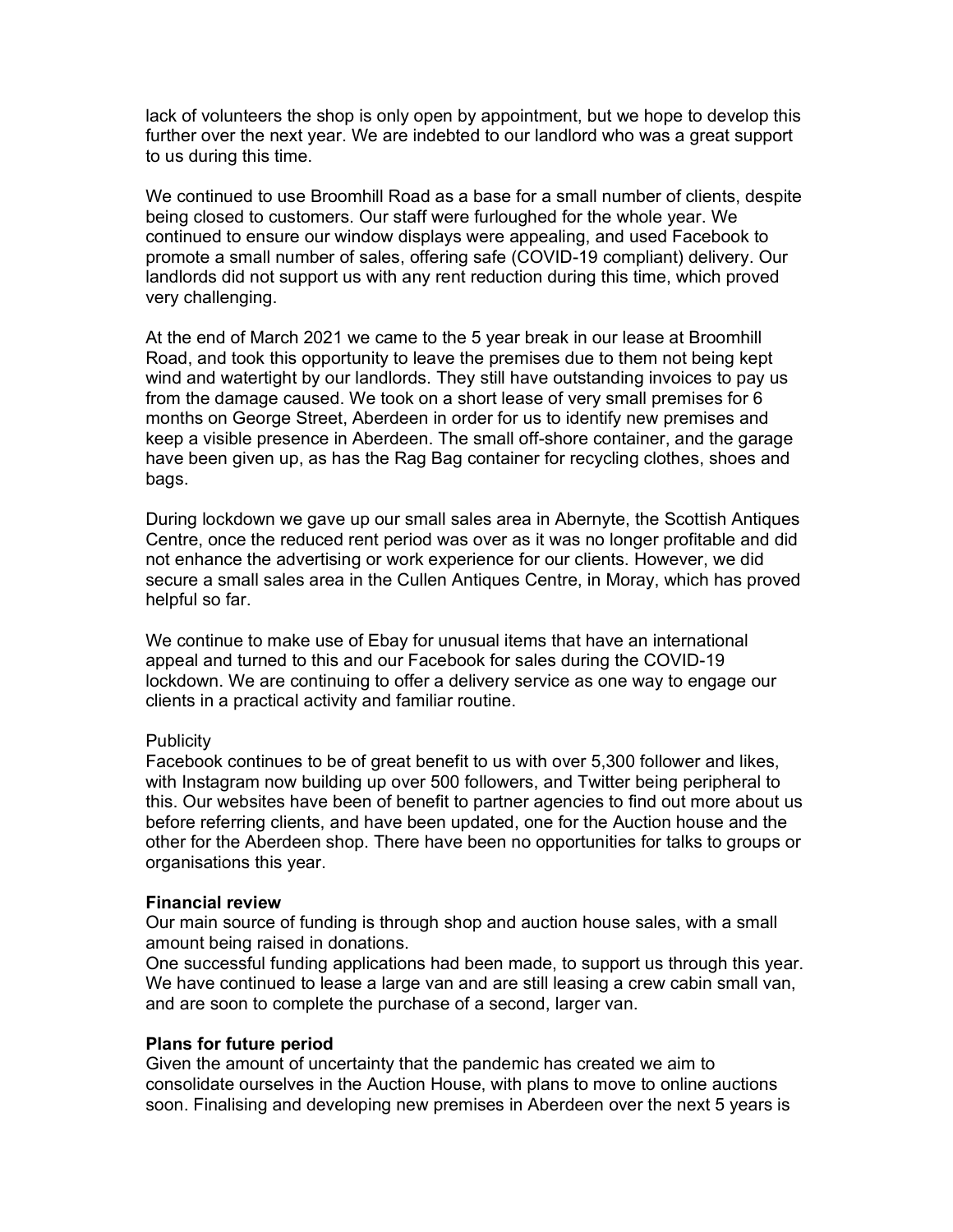underway, although this will be quite a different setting from Broomhill Road. We will continue to review the requirement to employ additional members of staff, and aim to recruit additional volunteers and Trustees to support what we are doing now.

#### Acknowledgements

Sincere thanks to all of our volunteers, trustees and staff, for their continued hard work, effort and empathy as they work with the clients and each other in what we all call the Smile Family.

Aallan

Angela Allan Chair of the Board of Trustees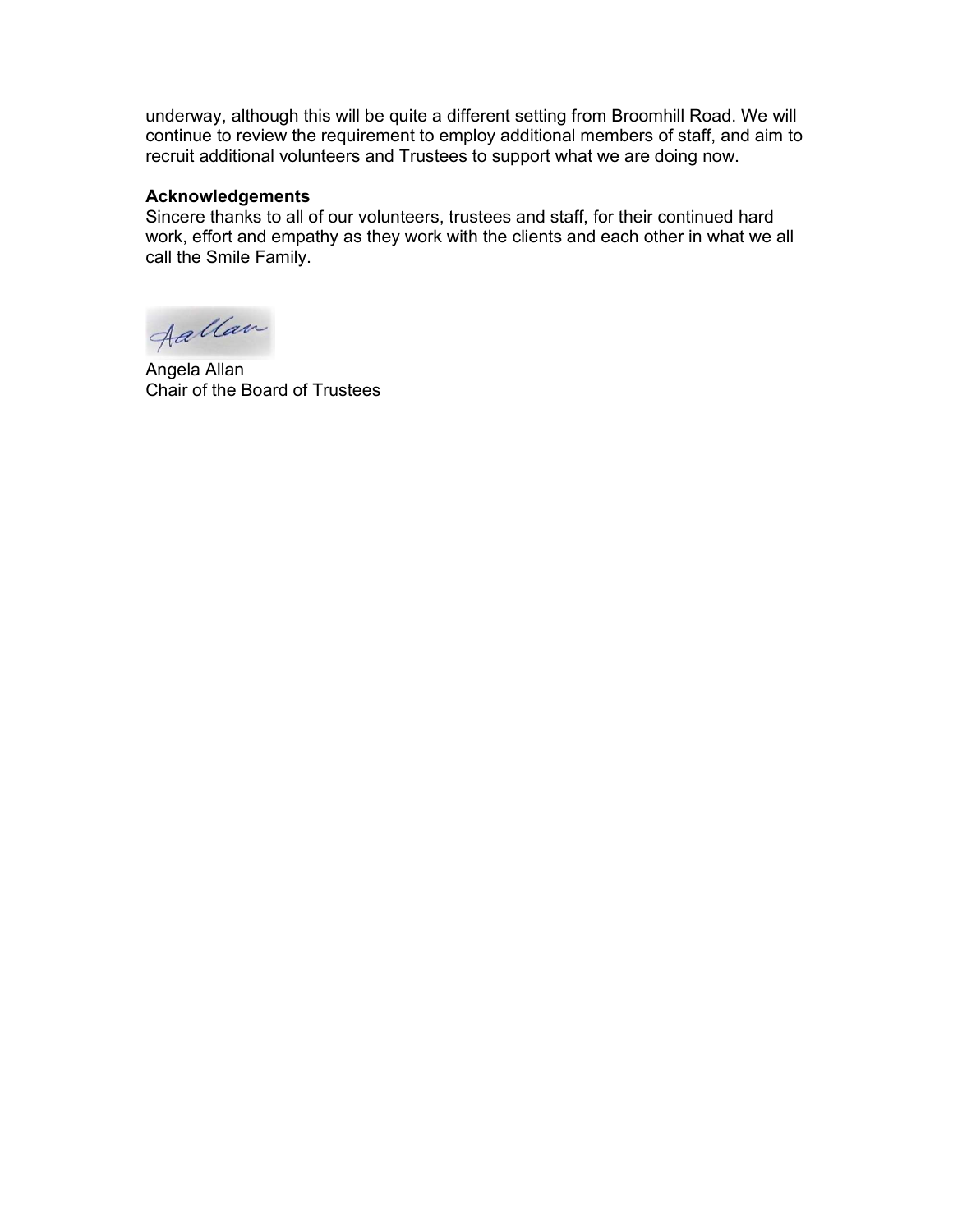# Statement of Receipts and Payments for the year ended 31 March 2021

|                                                                                                    | <b>Year Ended</b><br>31/03/2021 (£) | Year ended<br>31/03/2020 (£) |
|----------------------------------------------------------------------------------------------------|-------------------------------------|------------------------------|
| <b>Receipts</b>                                                                                    |                                     |                              |
| Receipts from charitable Activities:                                                               |                                     |                              |
| Shop sales (excl. Partner Income)                                                                  | 161126                              | 214968                       |
| <b>Partner Rent Income</b>                                                                         | 2725                                | 9710                         |
| <b>Partner Commission Income</b>                                                                   | 1580                                | 2613                         |
| Auction Receipts*                                                                                  | 38276                               | 37457                        |
| <b>Donations</b>                                                                                   | 4894                                | 4399                         |
| Gift Aid reclaimed from HMRC                                                                       | 9690                                | 9132                         |
| Rag Bag                                                                                            | 249                                 | 566                          |
| Vat reclaimed from HMRC                                                                            | 4280                                | 5630                         |
| <b>Services Provided</b>                                                                           | 9424                                | 1205                         |
| <b>Covid Grants</b>                                                                                | 63068                               | $\overline{0}$               |
| <b>Stall Rental at fairs</b>                                                                       | 1140                                |                              |
| <b>Total receipts</b>                                                                              | 296452                              | 285680                       |
| <b>Payments</b>                                                                                    |                                     |                              |
| Cost of charitable activities                                                                      | 262539                              | 299099                       |
| Purchase of equipment                                                                              | 0                                   | 0                            |
|                                                                                                    |                                     |                              |
| Total payments                                                                                     | 262539                              | 299099                       |
|                                                                                                    |                                     |                              |
|                                                                                                    |                                     |                              |
| Surplus/Deficit for the year                                                                       | 33913                               | 13419                        |
|                                                                                                    |                                     |                              |
| *Auction Receipts<br><b>Total Auction Takings</b><br>76976<br><b>Less Paid to Sellers</b><br>38700 |                                     |                              |

Action Receipts 38276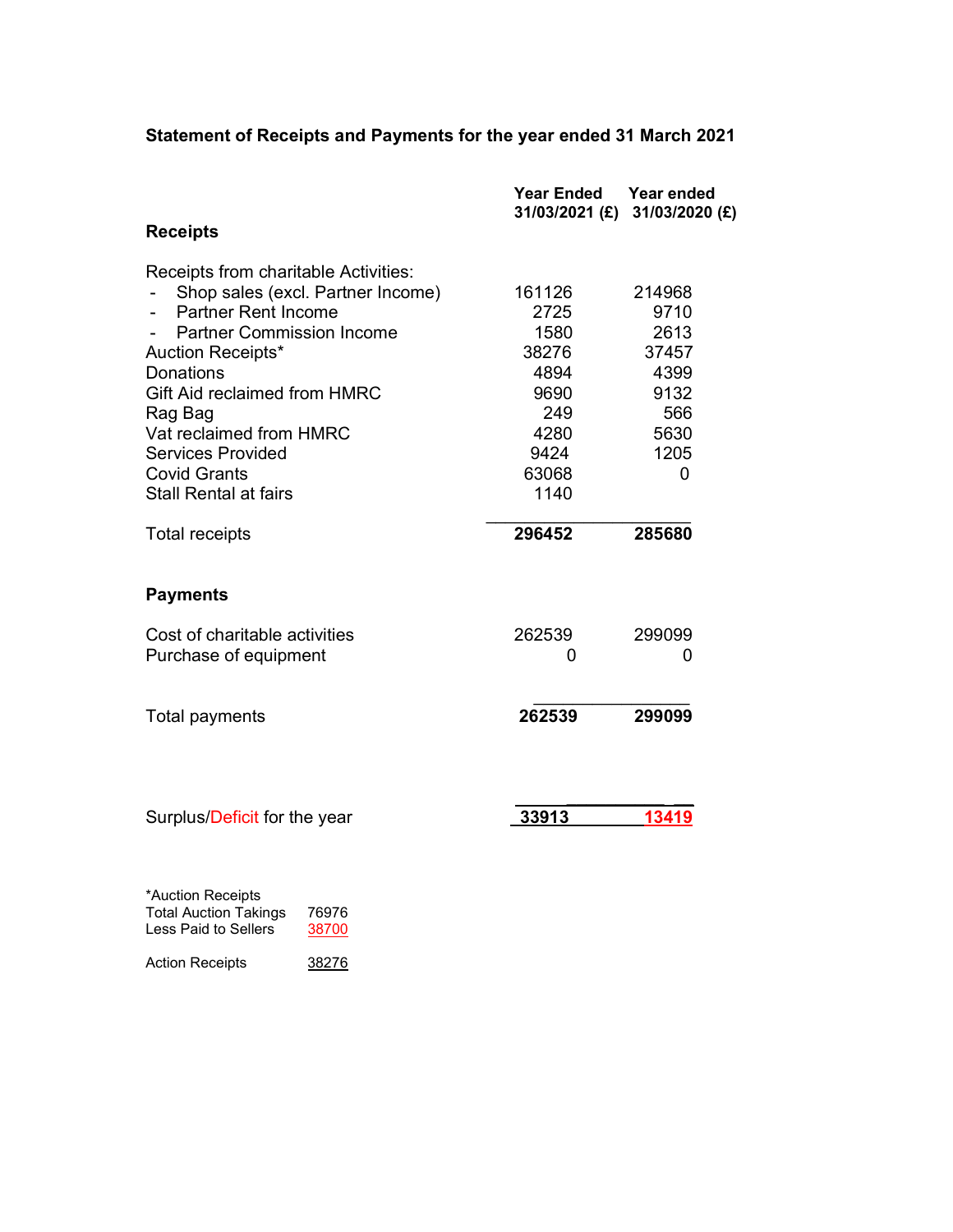# Statement of Balances - As at 31 March 2021

|                                                                                                                                                                                           |                                | <b>Year Ended</b> | <b>Year Ended</b><br>31/03/2021 (£) 31/03/2020 (£) |
|-------------------------------------------------------------------------------------------------------------------------------------------------------------------------------------------|--------------------------------|-------------------|----------------------------------------------------|
| Opening cash at bank and in hand                                                                                                                                                          |                                | 14618             | 30255                                              |
| Adjustment for previous year                                                                                                                                                              |                                | 186               | 75                                                 |
| Surplus/Deficit for the year                                                                                                                                                              |                                | 33913             | 13419                                              |
| Closing cash at bank and in hand                                                                                                                                                          |                                | 48344             | <u>16911</u>                                       |
| <b>Represented by:</b>                                                                                                                                                                    |                                |                   |                                                    |
| Bank statement at 31.03.21                                                                                                                                                                |                                | 45244             | 14535                                              |
| March card sales to be credited                                                                                                                                                           |                                | 310               | 0                                                  |
| 2019/20 Adjustments (*1)                                                                                                                                                                  |                                | 1478              | 3417                                               |
| 2020/21 Adjustments (*2)                                                                                                                                                                  |                                | 1011              | 1484                                               |
|                                                                                                                                                                                           |                                | 16468             | 24662                                              |
| <b>Till float</b>                                                                                                                                                                         |                                | 300               | 360                                                |
| Cash in hand                                                                                                                                                                              |                                | 0                 | 83                                                 |
|                                                                                                                                                                                           |                                | 48344             | 16911                                              |
| <b>Other assets</b>                                                                                                                                                                       |                                |                   |                                                    |
| Shop stock                                                                                                                                                                                |                                | <u>25525</u>      | 19688                                              |
| <b>Liabilities</b>                                                                                                                                                                        |                                |                   |                                                    |
| Directors Loan                                                                                                                                                                            |                                | 0                 | 0                                                  |
| <b>Partners Account</b>                                                                                                                                                                   |                                | 0                 | 0                                                  |
|                                                                                                                                                                                           |                                | 0                 | 0                                                  |
| <b>NOTES</b><br>(*2) 2020/21 Adjustments for Mar 21 paid in Apr 21<br><b>Card Processing</b><br><b>Credit Card Payments</b><br><b>HMRC</b><br>Other expenses<br>Cheques not yet presented | 121<br>0<br>100<br>1510<br>227 |                   |                                                    |
| Less invoice V103                                                                                                                                                                         | 2000                           | <u> 1959 </u>     |                                                    |
| Less JRS Grant                                                                                                                                                                            | 910                            |                   |                                                    |
| Less Credit card annual fee                                                                                                                                                               | 60                             | 2970<br>1011      |                                                    |
| (*1) 2019/20 Adjustments for Mar 20 paid in Apr 20                                                                                                                                        |                                |                   |                                                    |
| <b>Card Processing charges</b>                                                                                                                                                            | 172                            |                   |                                                    |
| <b>Credit Card Payments</b><br><b>HMRC</b>                                                                                                                                                | 637<br>75                      |                   |                                                    |
| Cheques not presented<br>Other expenses                                                                                                                                                   | 206<br>388                     |                   |                                                    |
| <b>Total 2019/20 Adjustments</b>                                                                                                                                                          |                                | 1478              |                                                    |